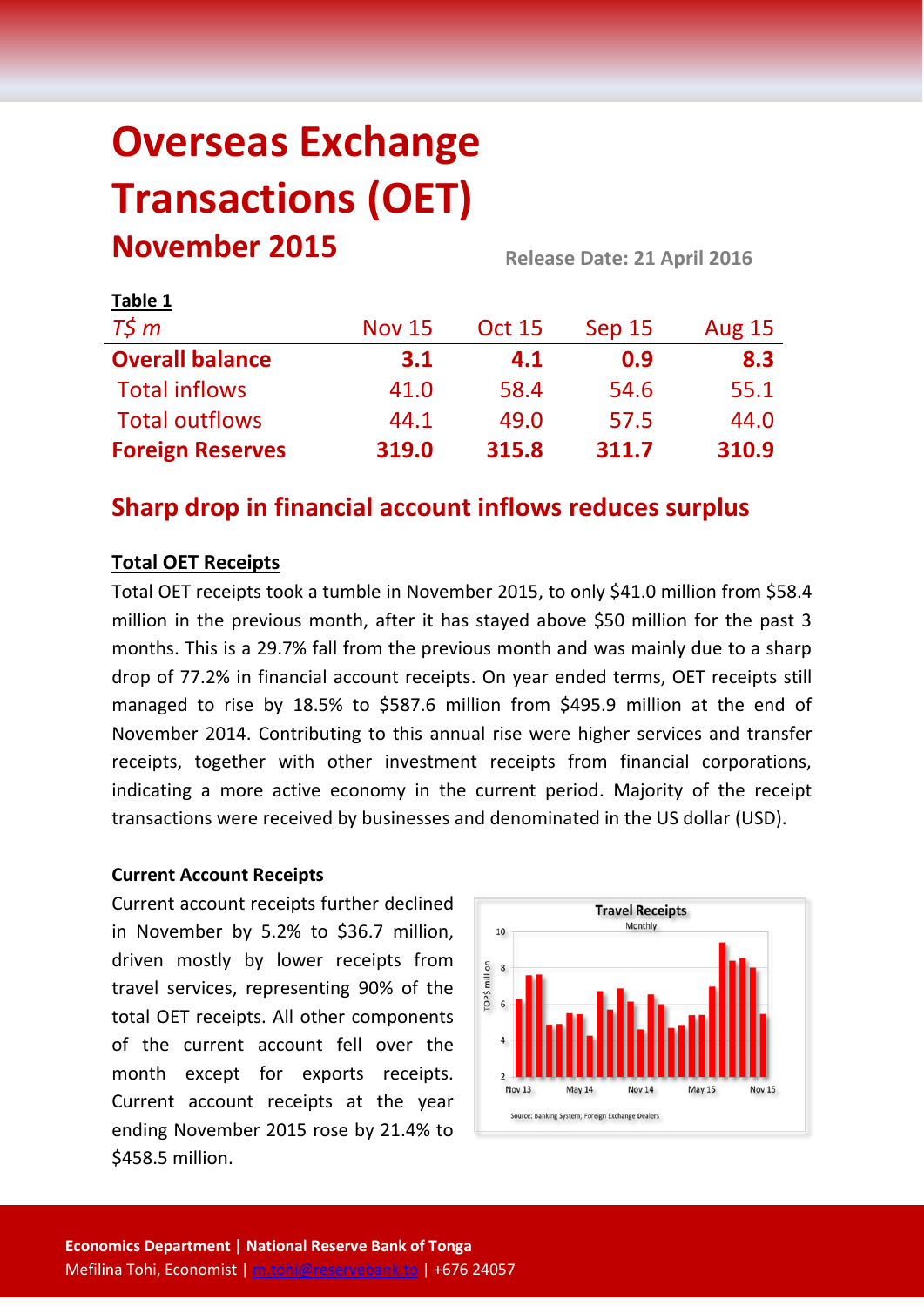Service receipts fell by 22.4% to \$9.5 million, driving the overall decline in current account receipts. This was due to lower receipts from travel services, particularly personal travel over the month by 31.5%, coinciding with a 12.2% decrease reported in visitor arrivals for the month of November. Over the year to November 2015, service receipt was 26.7% higher than it was the same period last year. The coronation festivities last year contribute to the rise in travel services over the year by 13.3%, whereas transport, telecommunication, professional and construction services contributed to the 60.0% rise in other service receipts.

Transfer receipts also fell by 2.5% to \$22.9 million in November, representing 56% of the total OET receipts. Private transfers were slightly lower during the month due to lower personal transfers for family support and specified use, outweighing the increase in both official and non-profit transfers. Over the year, transfer receipts increased by 20.8% to \$298.1 million.<sup>1</sup>

Export receipts grew strongly over the month by \$1.8 million owing largely to the proceeds from squash exports, taking the total value of proceeds from agricultural exports to \$2.0 million compared to only \$0.3 million last month. Over the year, export receipts increased by 6.0% due mainly to higher proceeds from fish and marine exports.





#### **Financial Account & Capital Account Receipts**

Financial account receipts significantly dropped from its very high level last month of \$17.4 million to only \$3.9 million. Driving this drop were transactions in the form of interbank transfers with its overseas correspondent banks. Capital account receipts for November were \$1.9 million lower than the previous month as there were lower receipts of official grants for capital projects during the month.

**.** 

<sup>1</sup> Further information on remittances can now be found on our Remittances Data flash, available on the NRBT website.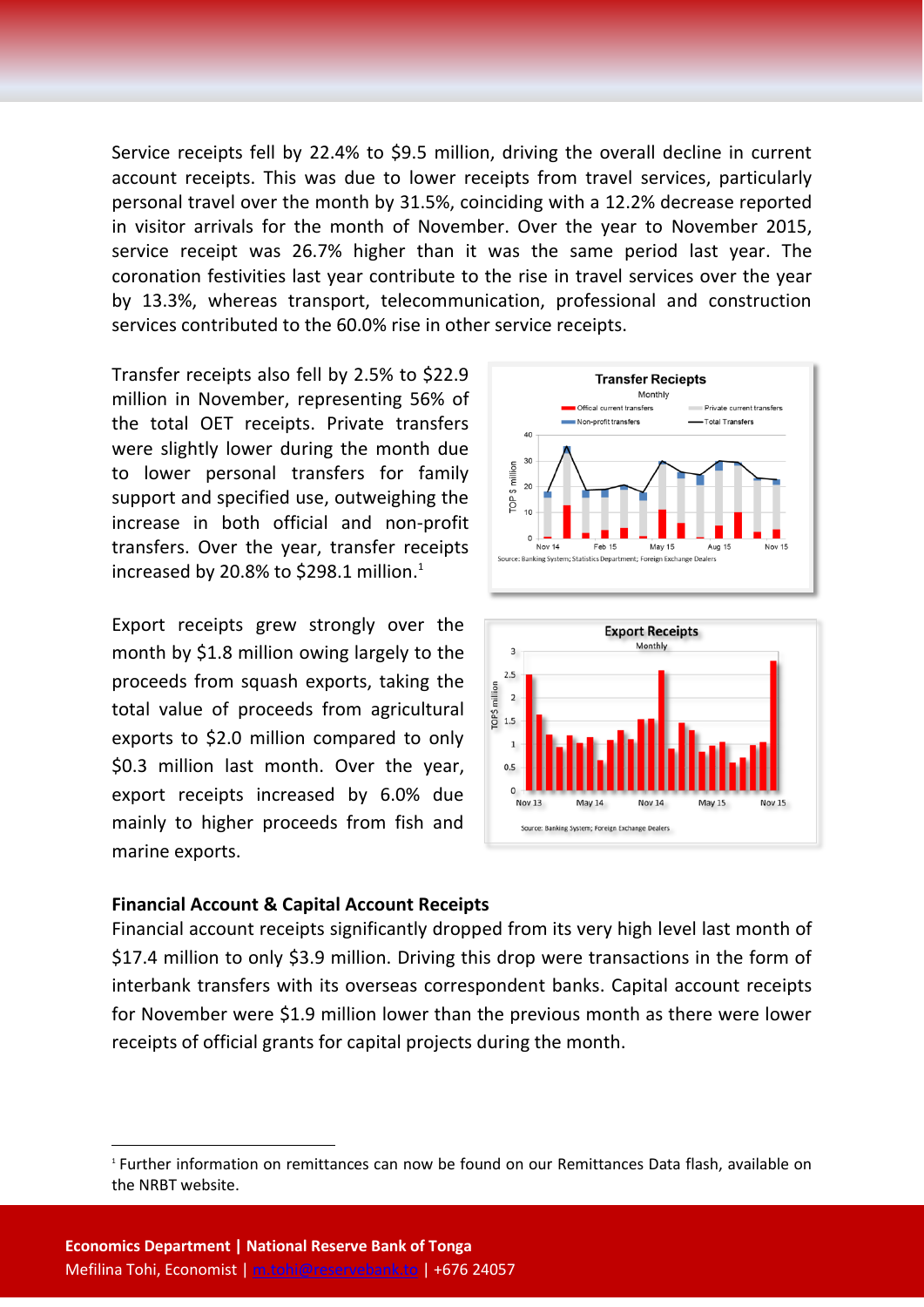# **Total OET Payments**

Total OET payments dropped in November 2015 by 10.0% to \$44.1 million, mainly due to lower import payments reported for the month. On year ended terms however, total OET payments continues to rise by 10.8% to \$530.9 million, due mainly to higher import and other financial investment payments.

### **Current Account Payments**

Current account payments for the month were 12.1% lower than last month, falling to \$39.3 million, representing 89% of total OET payments. Over the year, current account payments increased by 6.9% to \$483.0 million due to higher annual import payments.

Import payments fell by 18.8% to \$24.5 million over the month driving the overall decline in current account payments. Despite an increase in payments for imports of oil by \$2.8 million, significant cutbacks were recorded in the payments for imports of wholesale & retail trade by \$5.1 million. In year-ended terms, import payments still remain very high at \$306.8 million over the year to November 2015 which is 11.1% higher than the previous year.



Service payments slightly fell over the month by 4.5% to \$8.8 million mainly from lower payments of government goods and services, transport and insurance services.

On the other hand, primary income and transfer payments slightly increased by \$0.6 and \$0.1 million respectively. Over the year, primary income payments decreased by 20.5% to \$16.2 million, whereas transfer payments grew by 13.8% to \$50.9 million.

#### **Capital & Financial Account Payments**

Capital account payments increased to \$2.0 million as there was no payment made last month. This is to purchase capital assets overseas. Financial account payments, on the other hand, dropped by \$1.5 million to \$2.8 million which were mostly transactions in the form of interbank transfers.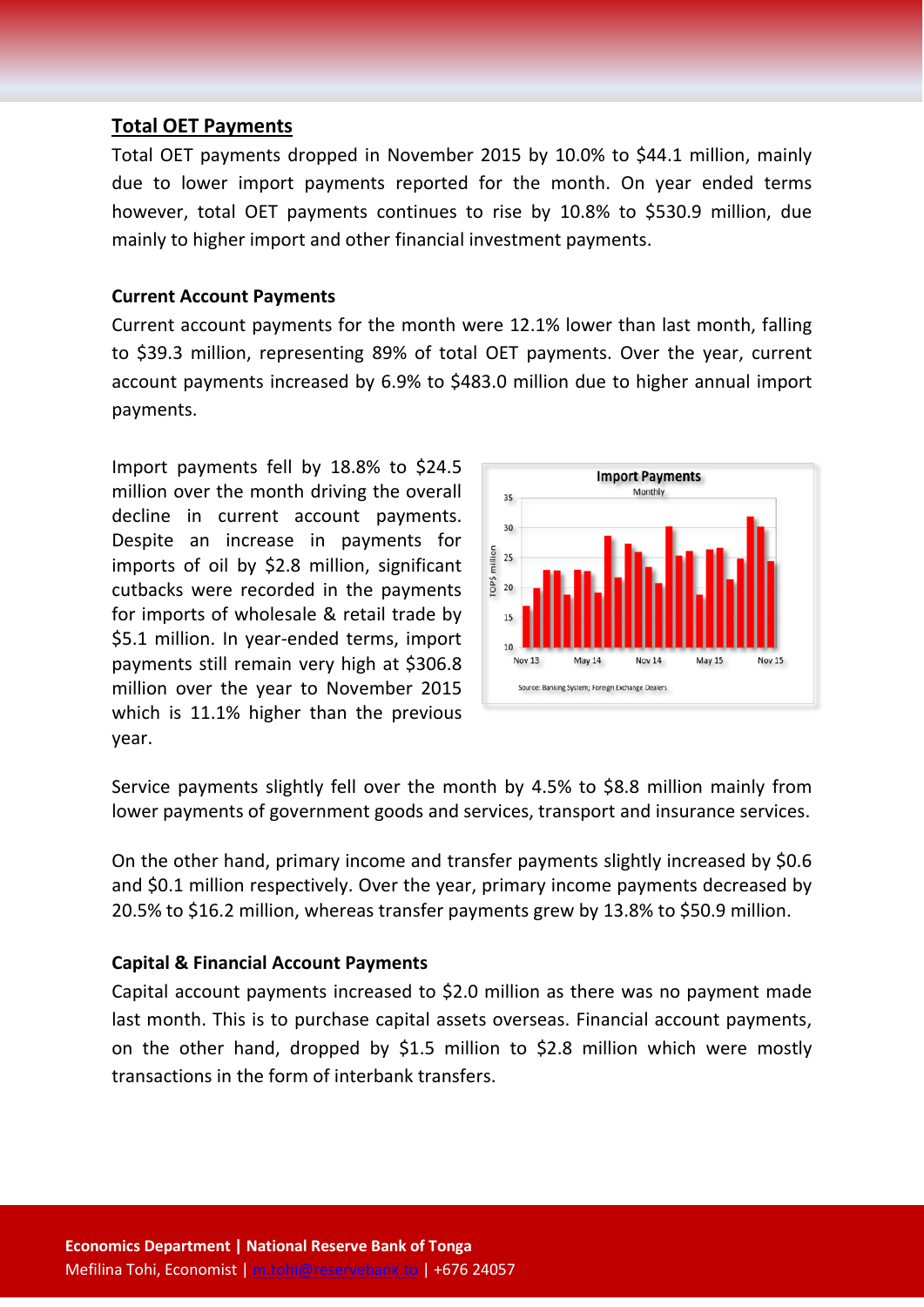#### **Overall Balance & Foreign reserves**

The balance of Overseas Exchange Transactions, which is equivalent to the net change to foreign reserves over the month of November, was a surplus of \$3.1 million. This is lower compared to a surplus of \$4.1 million in the previous month as the net financial account fell significantly over the month. In yearended terms, the overall balance was a surplus of \$51.1 million compared to only \$2.5 million in the previous year.

Foreign reserves reached another record high of \$319.0 million in November, sufficient to cover 9.2 months of imports, well above the NRBT's minimum range of 3-4 months. Looking forward, the level of foreign reserves is expected to pick up largely as a result of on-going aid in the form of budget support and other assistance from donor partners and the Christmas Festivities coming up next





month. Although delays to the inflow of these funds will pose a risk to the outlook, the level of foreign reserves is likely to remain comfortably above the minimum range.